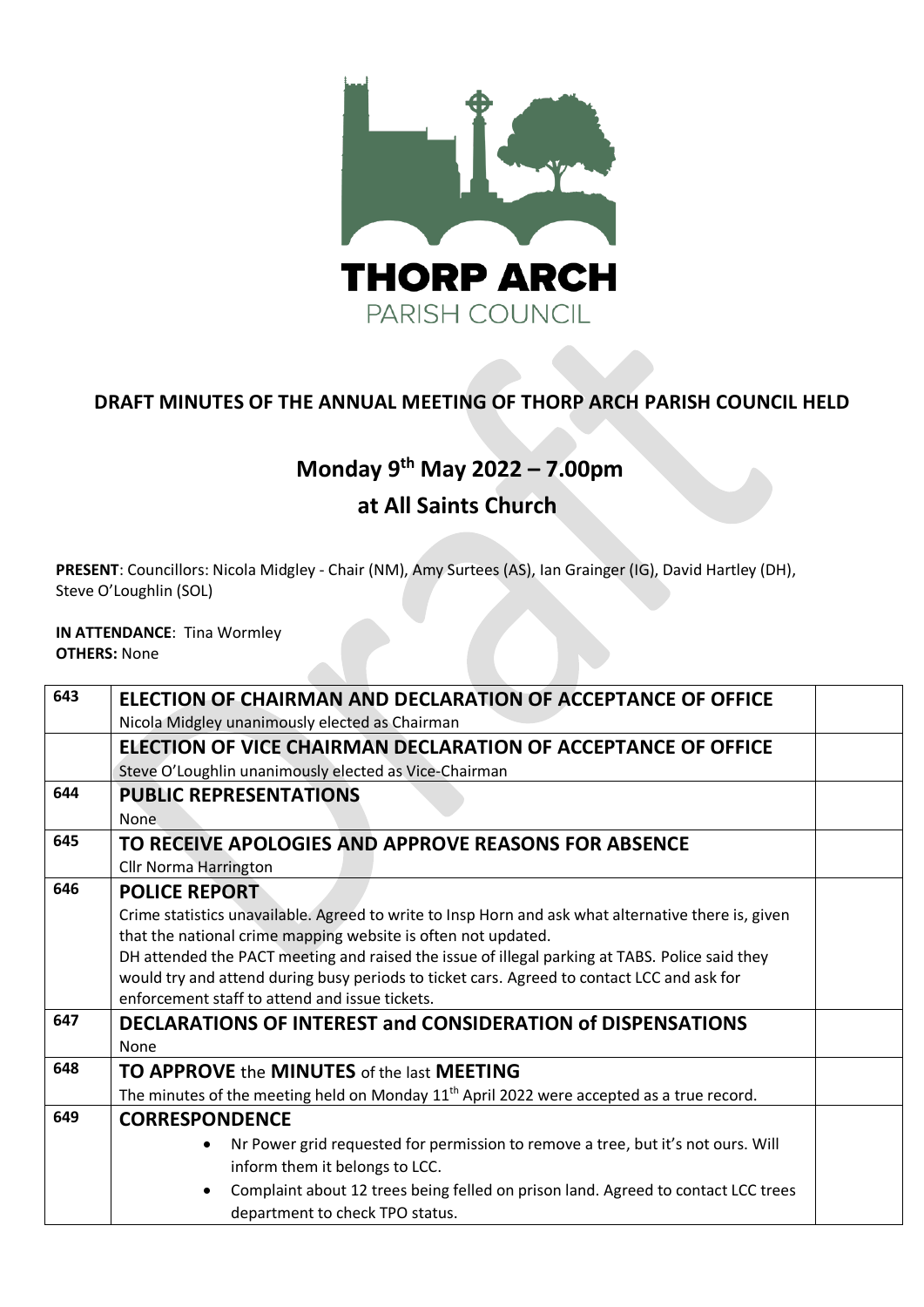|            | Concerns from a resident about the suggestion of a village hall in Thorp Arch,<br>which was raised at the APM. Agreed to reply to resident reassuring them that<br>there are no plans for the building of a village hall.                                                                                                                                                                                                                                                                                                                                                                                                                                                                                                                                                                                                                                                                                                                   |                                                              |
|------------|---------------------------------------------------------------------------------------------------------------------------------------------------------------------------------------------------------------------------------------------------------------------------------------------------------------------------------------------------------------------------------------------------------------------------------------------------------------------------------------------------------------------------------------------------------------------------------------------------------------------------------------------------------------------------------------------------------------------------------------------------------------------------------------------------------------------------------------------------------------------------------------------------------------------------------------------|--------------------------------------------------------------|
| 650        | <b>FINANCE</b><br>a. Payment of accounts authorised.                                                                                                                                                                                                                                                                                                                                                                                                                                                                                                                                                                                                                                                                                                                                                                                                                                                                                        |                                                              |
|            | T Wormley<br>Salary<br>£429.10<br><b>HMRC</b><br><b>PAYE</b><br>£100.00<br>£18.00<br>T Wormley<br>Home Expenses<br>SO Loughlin<br><b>Expenses for AGM</b><br>£55.80<br>RM Landscapes<br><b>Grass Cutting &amp; Maintenance</b><br>£452.00<br>Loyalty Matters<br>Publicity for Survey<br>£462.00<br>D Brown<br>Internal Audit<br>£180.00<br>£8.00<br><b>HSBC</b><br><b>Bank Charges</b><br>Greensleeves<br>Grass Treatment on the Greens<br>126.00                                                                                                                                                                                                                                                                                                                                                                                                                                                                                           |                                                              |
|            | a. Balances and receipts noted.<br>b. Bank reconciliation circulated and agreed.<br>c. Internal Audit - Resolved that the detailed written report of the Independent Internal<br>Auditor be received and recommendations arising from it accepted.<br>d. Annual Governance and Accounting Return (AGAR) - Resolved that the Annual Internal<br>Audit Report of the AGAR for 2021/22 be noted.<br>e. Resolved to approve Section 1 of the Annual Governance Statement for 2021/22. Signed<br>and dated by the Chairman and Clerk.<br>Resolved to approve Section 2 Accounting Statements of the AGAR for 2021/22. Signed by<br>f.<br>the Chairman and Clerk.                                                                                                                                                                                                                                                                                 | <b>Clerk</b>                                                 |
| 651        | <b>PARISH DEVELOPMENT MATTERS</b><br>a. Lovell Homes - A complaint about roofers playing radio loud causing a noise nuisance.<br>Reported directly to Lovells.                                                                                                                                                                                                                                                                                                                                                                                                                                                                                                                                                                                                                                                                                                                                                                              | IG                                                           |
| 652        | <b>PLANNING</b><br>See Appendix 1 for a. and b.<br>a. Applications.<br>b. Decisions and enforcements.                                                                                                                                                                                                                                                                                                                                                                                                                                                                                                                                                                                                                                                                                                                                                                                                                                       |                                                              |
| 653<br>654 | <b>PARISH PROJECTS</b><br>a. Summer baskets/ planters - Planters will be delivered 20 <sup>th</sup> May. Plants and compost will<br>be delivered after the 20 <sup>th</sup> . Baskets will be installed at the end of May.<br>b. Cycle path signage - No further news as yet from LCC.<br>c. Footpath - NM to check ownership of the fields to Church Causeway, as the footpath is in<br>need of maintenance.<br>Gardening Competition - IG suggested running some sort of gardening competition. NM<br>d.<br>to ask if Village Society would like to undertake this.<br>e. Jubilee Celebrations - Village Society have distributed publicity to every home in Thorp<br>Arch. Residents are asked to request a ticket for the event which will be held on Sunday<br>5th June from 12-5pm at Kilby Farm Field.<br>Resolved to order bunting for the sum of £200 for organisations and groups in Thorp Arch.<br><b>ORGANISATIONAL MATTERS</b> | IG/Clerk<br>NM/SOL<br><b>NM</b><br><b>NM</b><br><b>Clerk</b> |
|            |                                                                                                                                                                                                                                                                                                                                                                                                                                                                                                                                                                                                                                                                                                                                                                                                                                                                                                                                             |                                                              |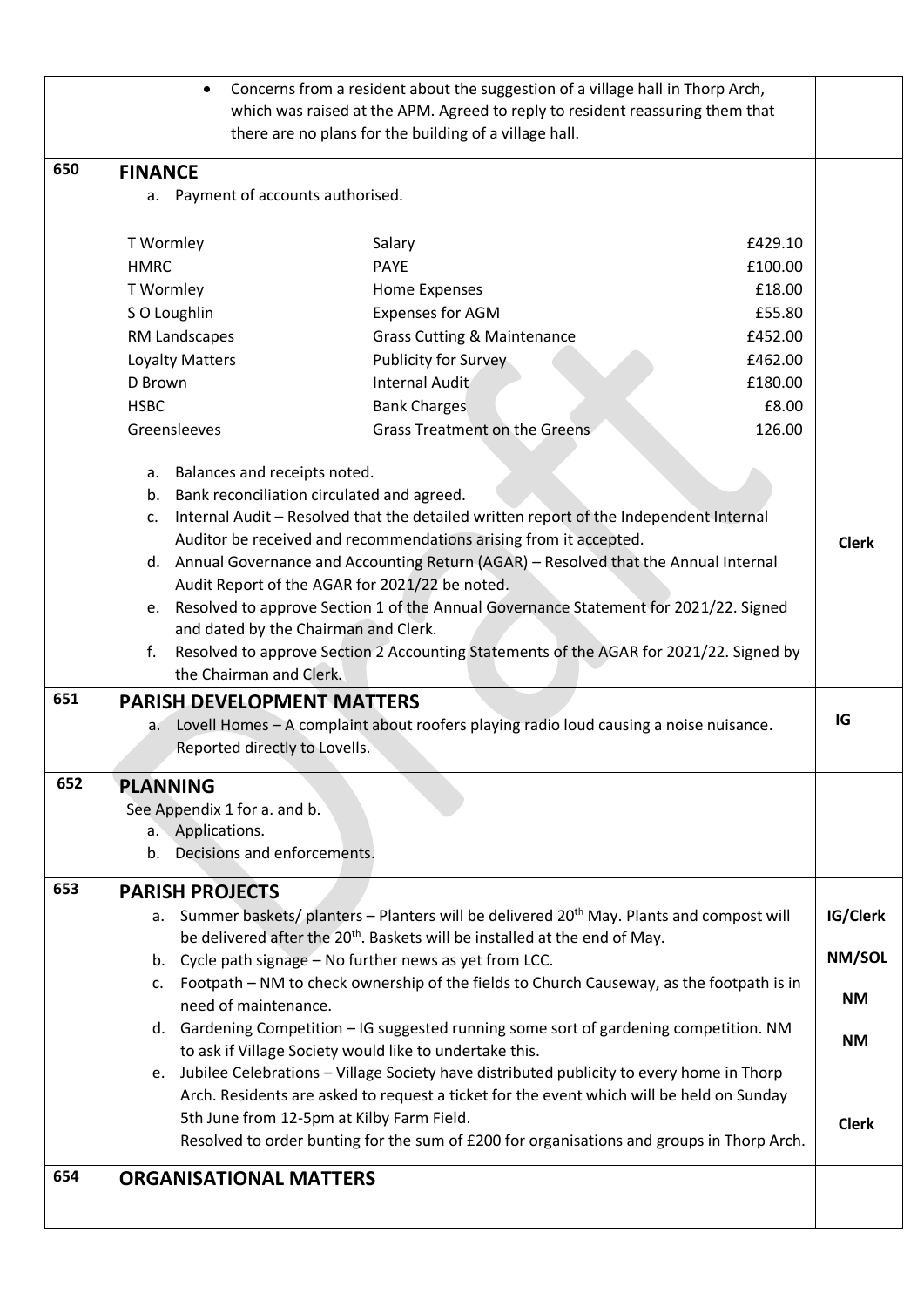|     |                | a. Survey - The summary leaflet was delivered to every home in Thorp Arch and has been<br>very well received.                                                                       | <b>AS</b>    |
|-----|----------------|-------------------------------------------------------------------------------------------------------------------------------------------------------------------------------------|--------------|
|     |                | b. Annual Parish Meeting (APM) - Minutes from the APM were accepted. The meeting was                                                                                                |              |
|     |                | well attended. Following the Chairman's report, a discussion took place about the survey                                                                                            |              |
|     |                | and the proposed projects. This was followed by reports from local agencies about their                                                                                             |              |
|     |                | work and plans for the coming year. Agreed that NM would write to a resident who raised                                                                                             | NM/Clerk     |
|     |                | the issue of a village hall in Thorp Arch.                                                                                                                                          |              |
|     |                | c. Facebook – Resolved to set up set a PC Facebook page. AS and DH will lead on this and act                                                                                        | AS/DH        |
|     |                | as administrators. Resolved £250 to support the project.                                                                                                                            |              |
| 655 |                | <b>INFRASTRUCTURE</b>                                                                                                                                                               |              |
|     |                | a. General Traffic and Highways Matters - Resolved up to £300 for a No Parking sign outside                                                                                         |              |
|     |                | TABS.                                                                                                                                                                               | <b>NM</b>    |
|     |                | b. Speeding vehicles - Agreed to borrow a mobile speed indication device from a                                                                                                     | <b>DH</b>    |
|     |                | neighbouring parish to track speeding vehicles in in various locations around the village.                                                                                          |              |
|     |                | c. Posts on The Green - The posts are regularly damaged by vehicles, thus the PC wish to<br>consider a more sustainable alternative. Agreed to write to residents on The Green with | Clerk/NM     |
|     |                | suggestions and ask for their views and ideas.                                                                                                                                      |              |
|     | d.             | Lighting on the Bridge - Agreed to write to LCC re options for lighting on the bridge.                                                                                              | <b>Clerk</b> |
|     |                | e. Cardboard cut-out police officers - Agreed not to pursue this as looking at use of a mobile                                                                                      |              |
|     |                | SID.                                                                                                                                                                                |              |
| 656 |                | <b>MINOR ITEMS and ITEMS FOR NEXT AGENDA</b>                                                                                                                                        |              |
|     | а.             | Items for the agenda to be forwarded to the Clerk up to one week before the meeting.                                                                                                |              |
| 657 | <b>CLOSURE</b> |                                                                                                                                                                                     |              |
|     |                | There being no further business, the Chairman declared the meeting closed at 9.00pm.                                                                                                |              |
|     |                | The next meeting will be the Annual Meeting and will be held on Monday 13 <sup>th</sup> June 2022                                                                                   |              |
|     |                | - 7.00pm at All Saints Church.                                                                                                                                                      |              |

**Signed ……………………………………………….. Date………………………..**

**Chairman** 

**Appendix 1**

| <b>Planning Applications</b>        |                 |                                                                   |                 |
|-------------------------------------|-----------------|-------------------------------------------------------------------|-----------------|
| <b>Application</b><br><b>Number</b> | <b>Address</b>  | <b>Description</b>                                                | <b>Decision</b> |
| Ref: 22/01591/TR                    | Thorp Arch Park | T1 Beech crown lift. Height and lateral<br>reduction of 3 meters. | No Objection    |

**Planning Enforcements**

| <b>Case Number</b> | <b>Address</b> | Date Received by LCC | <b>Current Status (new actions</b> |
|--------------------|----------------|----------------------|------------------------------------|
|                    |                |                      | in red)                            |